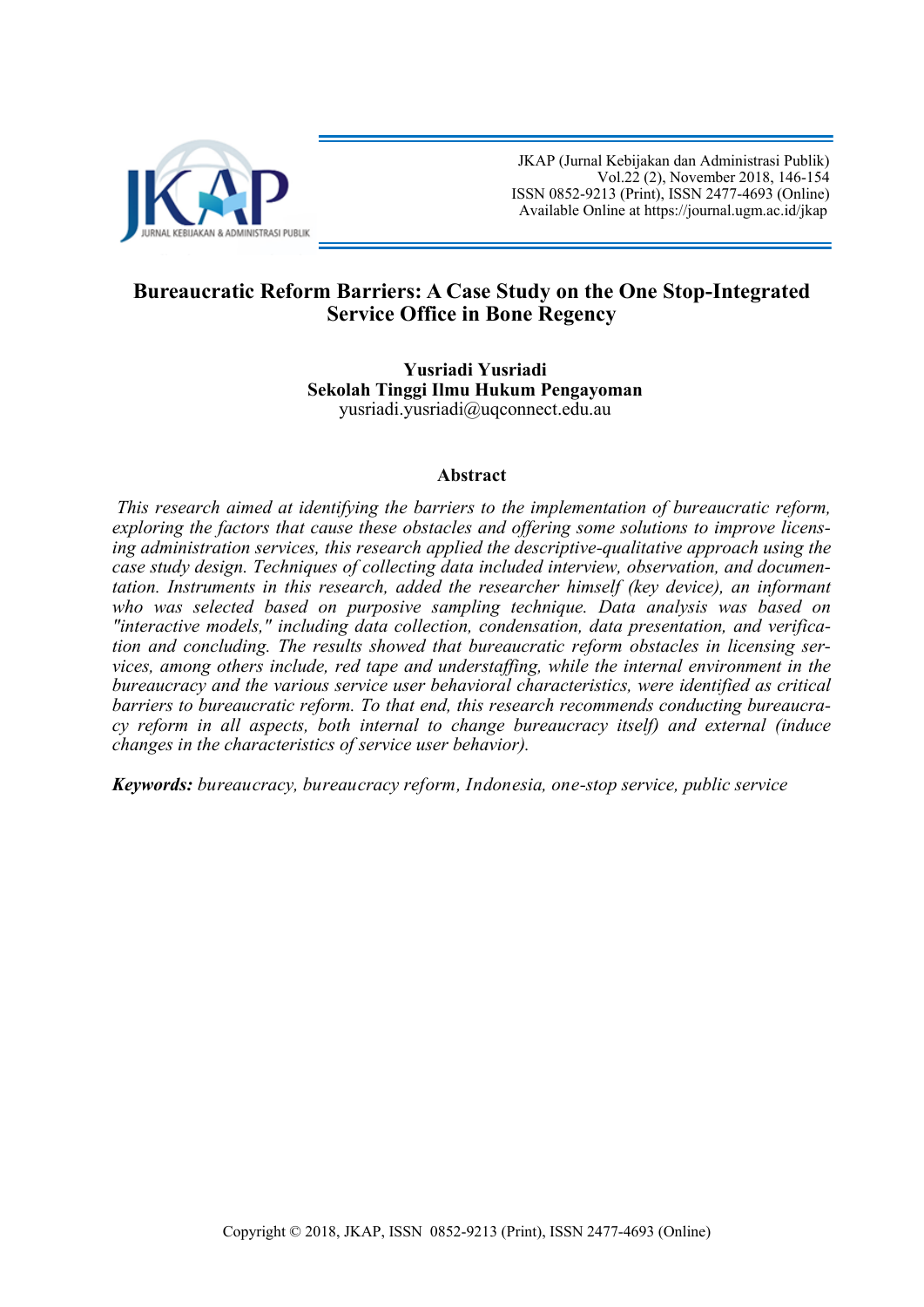## **INTRODUCTION**

The research on bureaucracy is complex; it deals with several aspects, such as human resources, government organizations, mechanisms, and procedures — government policy in the form of administration renewalbureaucratic reform. The overarching goal of bureaucracy reform is to improve the quality of public service delivery, through various policy measures. Besides the mindset of the bureaucracy, bureaucracy structure, availability of sufficient resources, communications, and disposition, have been identified as crucial for improving public service delivery.

One of the entry points that need intervention to improve public service delivery in Indonesia is changing the institutional framework. To that end, government intervention as manifested through the issuing of Permendagri Number 24 of 2006 on Guidelines of implementing One-Stop-Integrated Services, which compels the policy mandatory for local governments. One Stop Service (OSS) entails the management of the entire service provision process of both licensing and non-licensing activities right from the application phase to service delivery documentation in one place. OSS policy is underpinned by objectives that include the realization of fast, cheap, accessible, transparent, secure and affordable public services in line with people's rights to public services. Also, implementing OSS is aimed at attracting investment to local governments, as well as creating an enabling healthy and competitive business climate that is conducive to economic development. Some local governments that have implemented OSS show an upward trend over time. By the end of 2008, 329 local governments had established at least one-stop service unit (0SS).

Within the context of improving delivery of quality public services, by and large, depends on a well-functioning bureaucracy public service. Nonetheless, then a performance of bureaucracy faces many inherent obstacles that have associated with inefficiency, ineffectiveness, and low responsiveness. To improve public delivery one of the critical research areas in Public Administration Sciences is to identify factors that ham-

per the performance of the bureaucracy, and by extension, provide solutions to various obstacles of bureaucracy (bureaucratic pathology). Consequently, the need to resolve bureaucracy pathologies is one of the key areas that has gained the attention and interest of public administration scientists, who are motivated by the desire to find solutions to barriers to bureaucratic reform (Caiden, 1991). Obstacles to bureaucracy performance include an absence of meritocracy (using the best talent); and appointments and promotion of that not based on competence, knowledge and skillset, fair competition and openness (Yusriadi, 2018a). Joint research by the World Bank and Gadjah Mada University (UGM), highlighted the rampant lousy image of the Indonesian bureaucracy in general and in the realm of public service delivery, this reflected in poor performance on of government bureaucracy on equity, responsiveness, service efficiency, bribery and rent-seeking (Dwiyanto, 2011)

In the context of public service delivery, government bureaucracy is a provider, while the community is the user. Understandably, the interests of providers and users differ. That said, bureaucracy as a service provider should attune its attention to serving service users, rather than, behaving as masters who receive services from servants (users). Such perception of the bureaucracy is evident in the attitude that government officials show in their interaction with users of public services. Based on grievances ventilated by many service users, government bureaucracy does not accord them the treatment they expect from them as civil servants who are there to serve their interests rather than those of the administration. Many public service users complain about rampant discrimination they face during public service delivery process.

To that end, interests of the government bureaucracy and service users (community members) tend to differ, concerning the process of public service delivery. It is a reality that runs counter to one of the critical goals and objectives of government bureaucracy, which is to ensure that service users receive the services they need with a high degree of certainty concerning timing, quality, fairness in access and cost,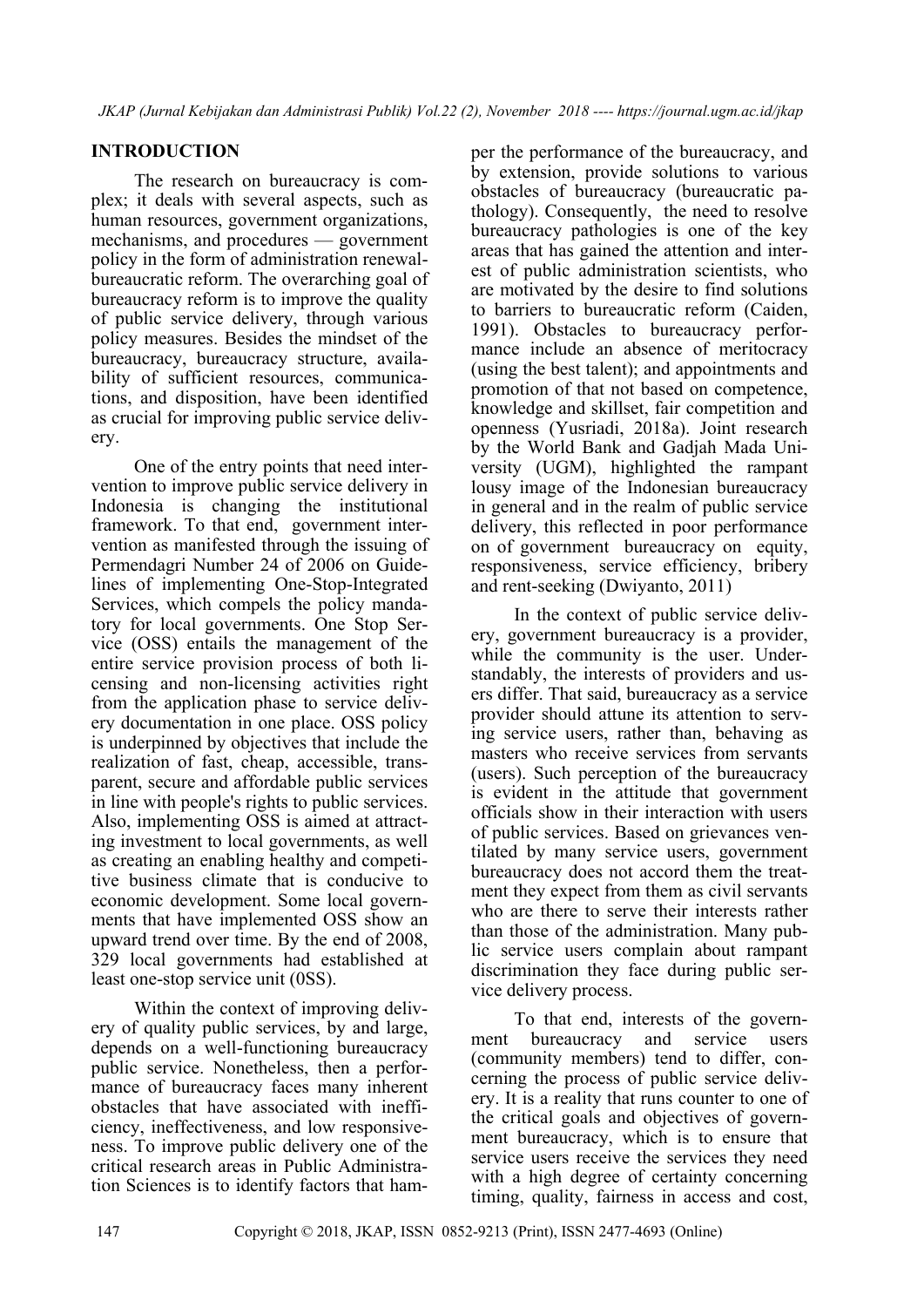*Yusri Adi — Bureaucratic Reform Barriers: A Case Study on the One Stop-Integrated Service Office...*

and appropriateness to needs.

One of the problems that have identified as one of the sources of the problem is the mode of public service delivery that is by and large, highly decentralized. Nonetheless, the existence of OSS does not by itself resolve the issue entirely. This is due to a lot of ignorance that still abounds among public service users, about the licensing process itself, based on the testimony of one informant who is Rice Milling entrepreneur in Cumpiga Village, Awangpone Subdistrict, South Sulawesi; he expressed confusion and doubt about the process of processing the environmental impact analysis license for his firm. Indeed, the rice milling entrepreneur was not only surprised to learn that he was obligated to have such a license but also balked at the requirements he has to fulfill to obtain one (Turdi, 2014).

One type of public service delivered through OSS is the processing of Building Permits (Izin Mendirikan Bangunan [IMB]). The importance of the license is attributable to the fact that housing is one of the basic needs of the community, the fulfillment of which contributes to individual and community wellbeing. Nonetheless, many OSS service users, specifically those who have ever processed building permits, complain about the lack of clarity of the process, deviations in procedures, cost, and time between submission of applications and completion (Yunus, 2011).

In light of that, OSS performance while aimed at reducing obstacles that hamper the performance of government bureaucracy in the realm of public service delivery still faces problems that need resolving. The distribution of public services that relate to processing and issuing building permits is one such area that is bedeviled by poor performance. It is an obstacle that remains profound, despite reforms in the bureaucracy that aimed at improving performance, identifying the underlying factors that are attributable to the persistence of bureaucracy obstacles in delivering essential public services through OSS in the area of building permits processing, is thus, an exciting and relevant research topic to investigate.

### **METHODS**

The case study used a qualitative research design. The focus of the research was on the implementation of OSS office in the processing of public services in Bone district, the choice of the research design based on its ability to explore experiences of informants about the delivery of public services through OSS. In-Depth interview technique was used to collect data from informants, who were selected based on purposive sampling technique, with additional criteria of being knowledgeable about delivery of services through OSS either as users or providers in Bone district. Meanwhile, data analysis based on Miles and Huberman interactive analysis model (Miles, Huberman, & Saldana, 2014). Informants in this research comprised 3 (three) members of staffs in the administration of public services; head of the one-stop service (OSS); and 3 (three) individuals who have some experience in using public services delivered through OSS in Bone District. For robustness of the research results, validity was tested and verified through, ensuring, among other conditions a) persistence of observations, b) triangulation, and c) conducting crosschecks with peers of informants.

## **FINDINGS AND DISCUSSION**

This section presents the analysis results of documents, observation, and outcome of interviews with informants.

### **Form the obstacles of bureaucratic reform in the licensing service**

Research results showed that the administration of OSS licensing services in Bone District faces several barriers that include:

### *Red tape*

Red tape is interpreted as a convoluted and slow procedure in performing its duties as well as failure to and does not implement the existing various rules and procedures that exist (Bozeman & Feeney, 2011). The existence of the red tape in licensing service can measure by the transparency indicator of the bureaucracy apparatus in delivering a specific service concerning cost, time, procedure and information.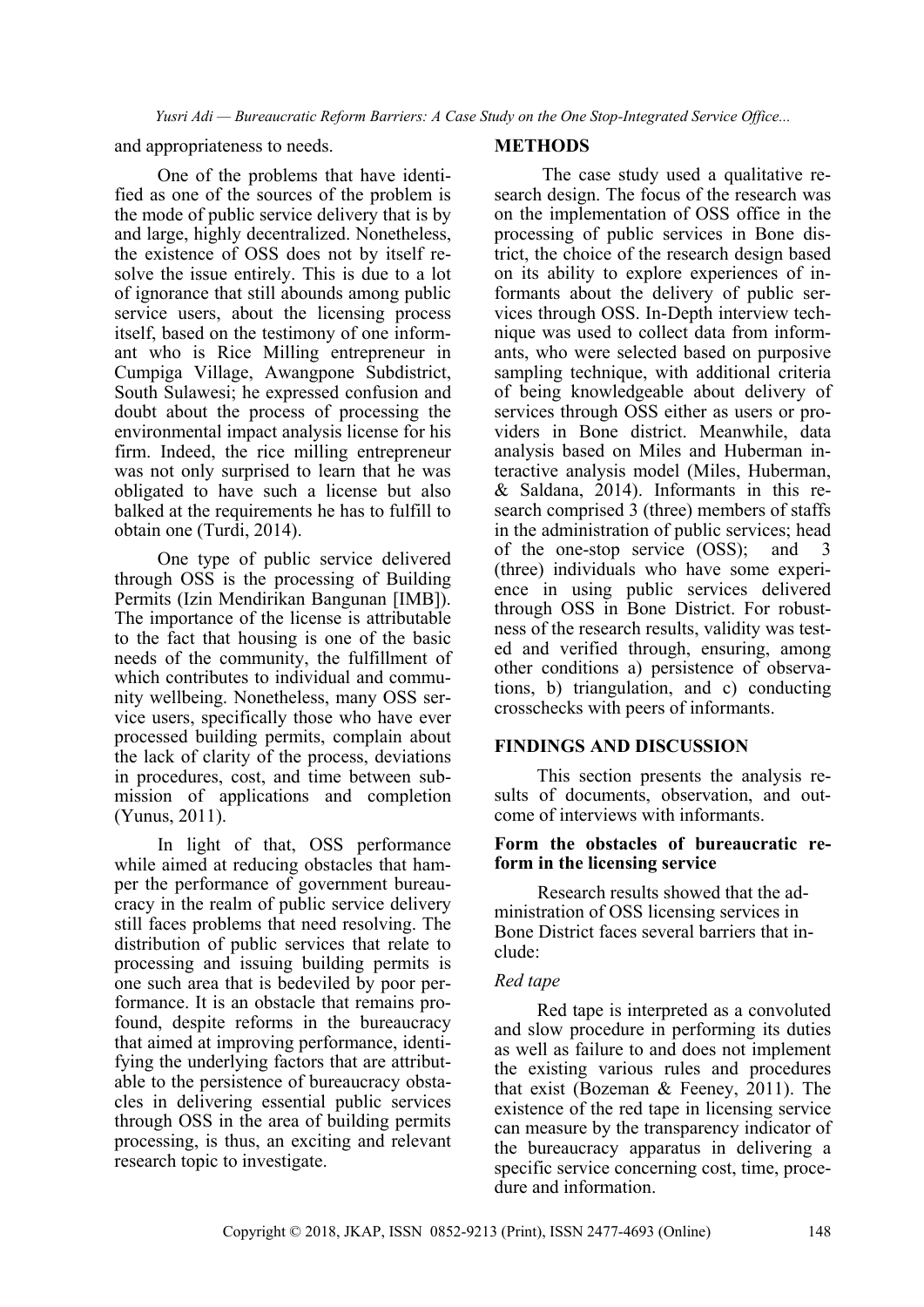Concerning obstacles Bone district OSS licensing faces, an interview with VK, who is an OSS licensing officer, provided some insights into the scale of the problem. Interviews revealed that:

*"...in delivering services, we do not discriminate between users. We as service officers are pleased to see people come directly to the office to apply for services because that equips them with knowledge about the requirements to obtain licensing permits. However, the reality is that not a few service users prefer to use the services of mediators instead of coming directly to our office to obtain public services. Our offices are always open to service users (Interview with VK in April 2016).*

While from the perspective of service providers, there is no discrimination in the delivery of public services among applicants, the testimony obtained from RM, who has ever applied for licensing permits from OSS offices, revealed a starkly different story. The following excerpt of an interview underscored one of the severe problems that users of services delivered through OSS face.

*"While the terms of conditions in the processing of permits are clear as is the time required, based on my experience processing permits does not always follow the time set " (Interview with RM in May 2016)*

To that end, it is apparent that while there is a standard time set for the processing of permits, the reality is that the time required to do so is rarely commensurate with that standard. In other words, based on the testimony of one of the users of OSS licensing services in Bone district, there is an inconsistency between stipulated and actual time to complete the permit processing exercise. Consequently, users of services ventilate their disappointment with the time it takes officers to process permits by lodging complaints against the process. What is also

important to note is the discrepancy between the time officials' state that is required to process permits and the actual time it takes to process the licenses (the latter is always longer than the former), underscores the persistence of low transparency in the delivery of licensing services.

Doubtless, the administration of licensing services is highly dependent on the organizational system, the behavior and the quality of the apparatus, and geographical conditions in the region. Areas that are expansive, remote and rugged suffer from relate underdevelopment, all of which factors undermine the pace of delivering public services, including operational permits. Nonetheless, an excerpt of an interview with RG, who has ever processed functions in the OSS, showed that not all users experience the same problems, an indication that indeed differential treatment occurs in the delivery of services (provided that both informants told the truth and nothing but the truth).

*"The service in the office is pretty good as long as all the requirements met are submitted." (Interview with RG in May 2016)*

There is thus, a difference in the perception of service providers on one hand who generally paint an optimistic note about the performance of OSS in delivering services on the one side and users of services who still complain about persisting obstacles in the delivery of services, especially the time it takes to obtain such services. It is also true, however, that even among service users, there is a difference in perception with some hailing the delivery of services as flawless, while others consider it still pledged with obstacles that need reforming. It must note that the informant who greeted OSS service delivery in Bone district used arguments normatively to substantiate the perception of good transportation, that is "as long as all the requirements fulfilled," which seems to put the blame on service users rather than providers. In general, thus, there is a dichotomy in the perception that informants have about the performance of service delivery using OSS in Bone district. While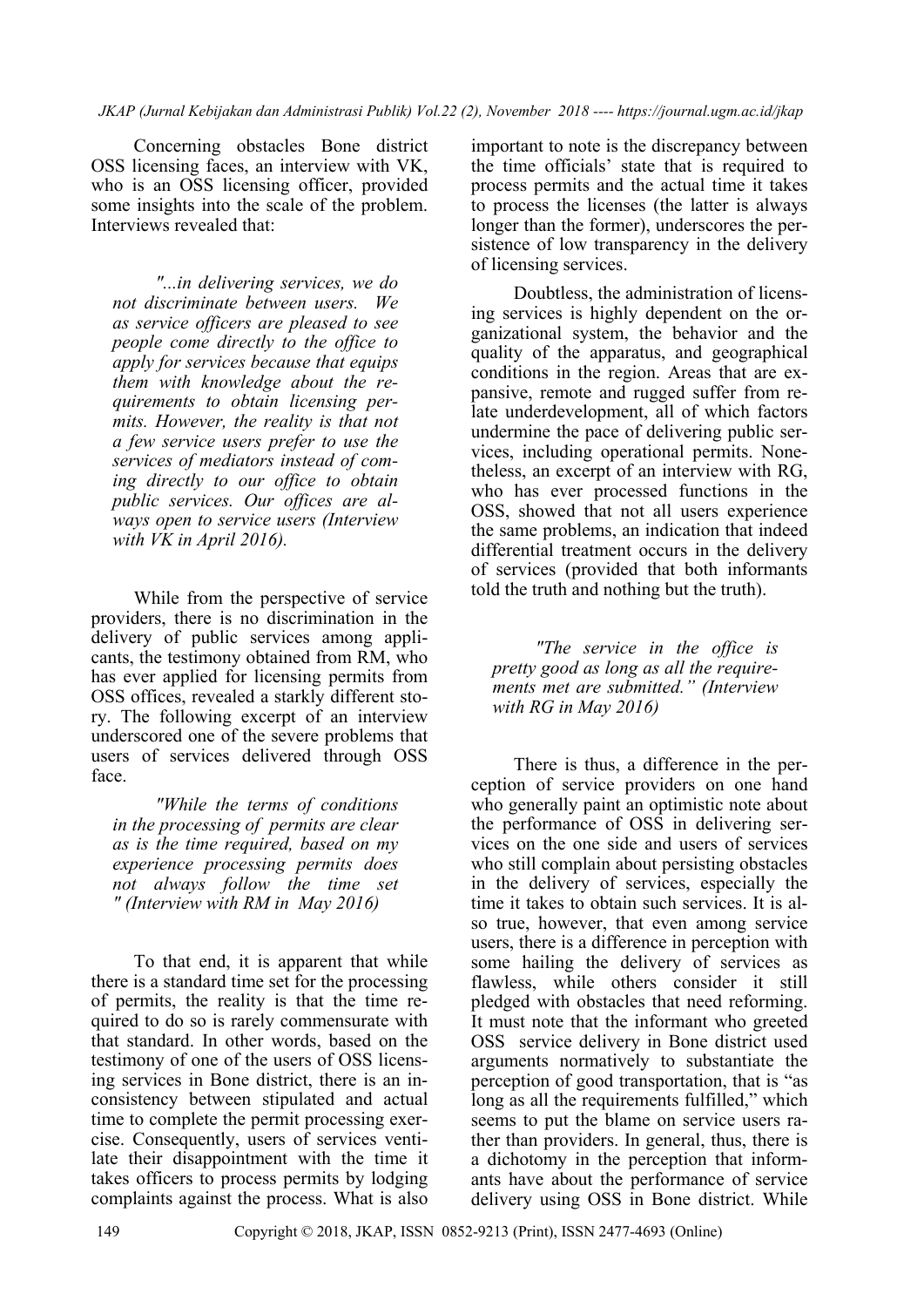service users perceive the service delivery process to riddle with obstacles that need improving, the bureaucracy considers the process flawless.

## *Understaffing*

Therefore, public service organization must have in place intensive and systematic human resource recruitment and selection process in the process of selection and placement of human resources, namely, which must be underpinned by clear policies on job requirements that are commensurate with guidelines on job activities, duties, and responsibilities. In other words, human resource placement must be based on the principles of the right man in the right place. The importance of Human resource ineffective service delivery is attested by the impact that lack of adequate employees to serve in various roles in the delivery of OSS services in Bone district has undermined its performance — reflected in Table 1 that depicts Bone district OSS personnel by category and education attainment.

Based on the results of an interview with the MD (informant) who is a member of the OSS technical team, an absence of human resources with relevant competence and number was identified as one of the critical obstacles OSS service delivery faces in Bone district. Reflected in the content of the following interview:

*"...if you are referring to human resources in this office, the number is far short of that required to execute various types of everyday work. For example, if in a day the office receives 20 applications on average, shortage of sufficient human resources with relevant skills leads to a backlog of applications that in the end slow down the process. Why is it slow? The answers are simply the absence of sufficient personnel "(interview with MD in March 2016)*

Thus, based on the results of an interview with an OSS employee, OSS performance has been hampered by a lack of sufficient personnel with relevant qualifications. The number of staff with adequate skills is far lower than that required to execute service delivery activities in such an urban area that serves many users.

Moreover, even among the existing employees, a good percentage of them serve on a temporary contract basis, not well skilled to do the activities they are involved in, leading to underperformance.

## **Factors inhibiting bureaucratic reform in licensing services**

Public complaints about the performance of the bureaucracy are no longer new and are in part attributable to the among other factors, persistent corruption, slow service delivery, rigid service delivery procedures, red tape, and mindset that projects providers as wielders of authority instead of dedicated servers of public service users. In general, such conditions have undermined the concept of the Hegelian and Weberian bureaucracy that functions as a coordinator of various elements in the governance process. Consequently, multiple problems facing administration and conduct of the bureaucracy have created what many pundits have referred to as bureaucratic pathologies (Wahiyuddin, 2014). The bureaucracy wields enormous authority it dispenses in its capacity as the controller, disciplinary enforcer, and government organizer, but in no small extent neglects its role as the servant of the public (users). In summary, five factors have hampered bureaucratic reforms (Siagian, 1994) including 1) The perception and managerial style of officials in the bureaucracy whose behavior practices from principles of democracy. Consequently, various pathologies continue to bedevil the administration, including abuse of authority and position, accepting bribes, and nepotism. 2) Insufficient knowledge and skills of implementing officers in various units that charged with carrying of the delivery of public services, which has led to low productivity and service quality, and output that is fraught with mistakes. 3) Illicit conduct of officials including fraud and bribery. 4) Dysfunctional or harmful behavior of bureaucracy as manifested in arbitrariness of their work and procedures, shirking, and indulging in discriminatory activities while deliver-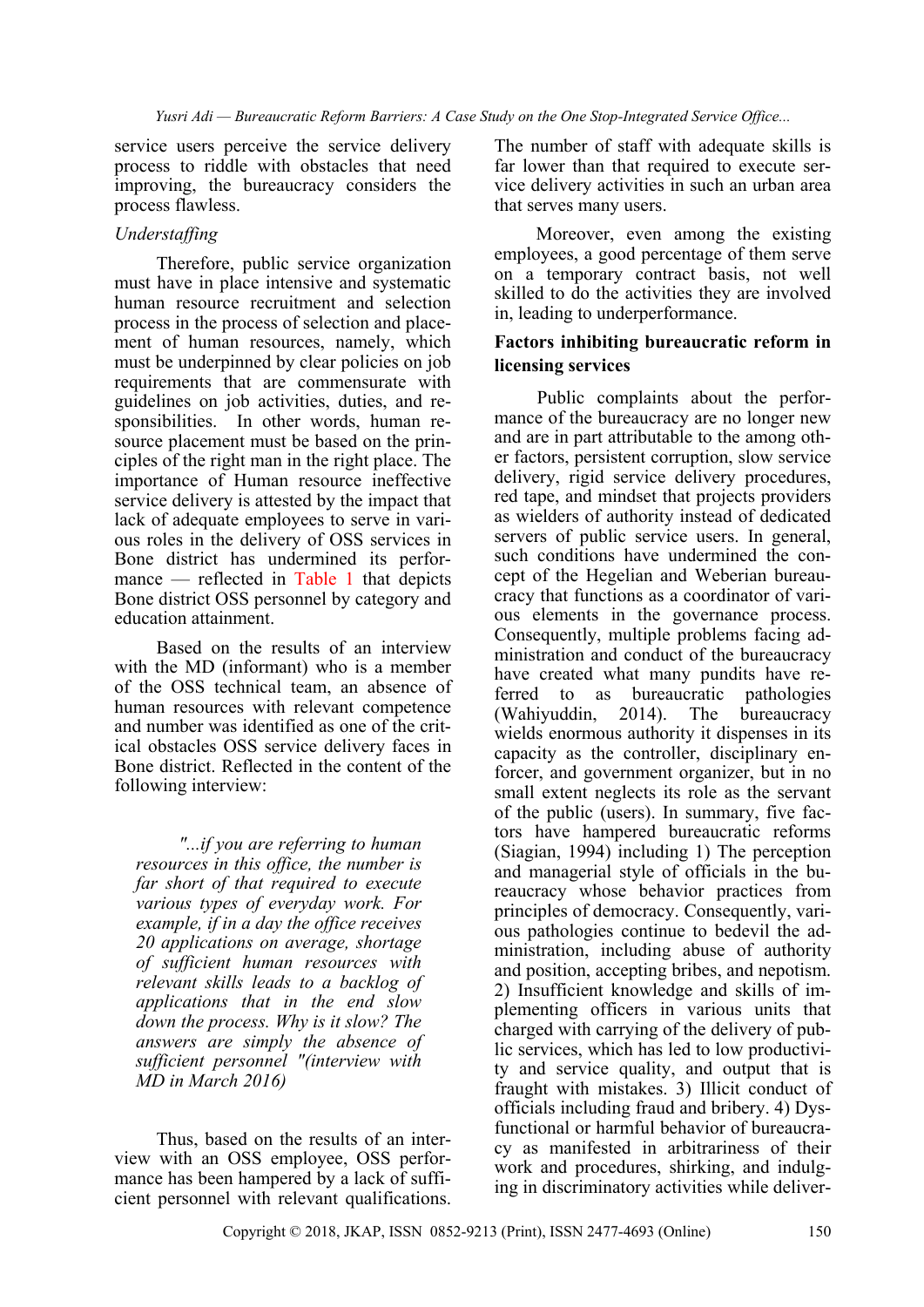| No.    | <b>School</b> | Government<br>employees | <b>Temporary</b><br>employees | <b>Amount</b> |
|--------|---------------|-------------------------|-------------------------------|---------------|
|        | Master        |                         |                               |               |
|        | Bachelor      |                         | 14                            | 23            |
| 3      | Diploma       |                         |                               |               |
|        | Senior High   |                         | 13                            |               |
|        | School        |                         |                               |               |
| Amount |               |                         | 20                            |               |

**Table 1.** Number of Licensing OSS apparatus

*Source : OSS Licensing, 2016* 

ing duties; v) unconducive internal working environment that hampers effective delivery of responsibilities, including inadequate job and work conditions, lack of job descriptions and performance indicators, and absence of meritocracy in employee recruitment, selection, performance appraisal, and promotion.

The five barriers to bureaucratic reforms as proposed by Siagian (1994) reflected in the results the research finds on the OSS service delivery in Bone district. Public service delivery in Bone district continues to face a shortage of employee which had led to a situation whereby very few workers are working too much work, most of which goes unrewarded and also important, is the behavior of service users, which sometimes hampers the effectiveness of public service officials in delivering their duties. Nonetheless, while problems that inhabit the effectiveness of bureaucratic reform may vary by institution, based on the research by Siagian (1994) and results of this study, can be broadly categorized into two dimensions, namely, culture and behavior, the following section elucidates on the two aspects:

## *The internal working conditions in OSS office*

The internal working conditions in the bureaucracy who is reflected in the availability of adequate quality human resources apparatus to implement the necessary tasks and functions of the organization, human resource management, leadership management style, and state of facilities influence productivity. Bone OSS faces a shortage of skilled personnel to undertake critical activities

which is why the office hired semipermanent workers who are employed on contract basis hence not as motivated to do their work as permanent civil servants, the problem that can link to the quality of leadership management style, competence, and initiative. Whatever the cause, lack of adequate human resources to serve in various capacities in OSS office is a key obstacle, irrespective of whether it is the responsibility of the leadership or bureaucratic red tape that obstructs employment of a sufficient number of right employees in right positions, has harmed performance.

An effective organization must have advanced planning for human resource demand in the future and how to fulfill that demand through various supply scenarios barring the existence of advanced human resource development planning. The organization faces difficulties to ensure that they have the necessary. Thus, the reality of semipermanent employees in OSS personnel is indicative of a lack of proper workforce planning that is necessary for successful public service delivery now and in the future. Results from interviews with OSS officials highlighted the problem as well.

Based on the excerpt of an interview with OSS licensing technical team lack of proper planning human resource planning, by constraining the availability of sufficient number of qualified personnel to carry on various vital activities in the organization was responsible for some of the obstacles such as delay in the delivery of services, underperformance as reflected in poor quality of products issued to users, discrimination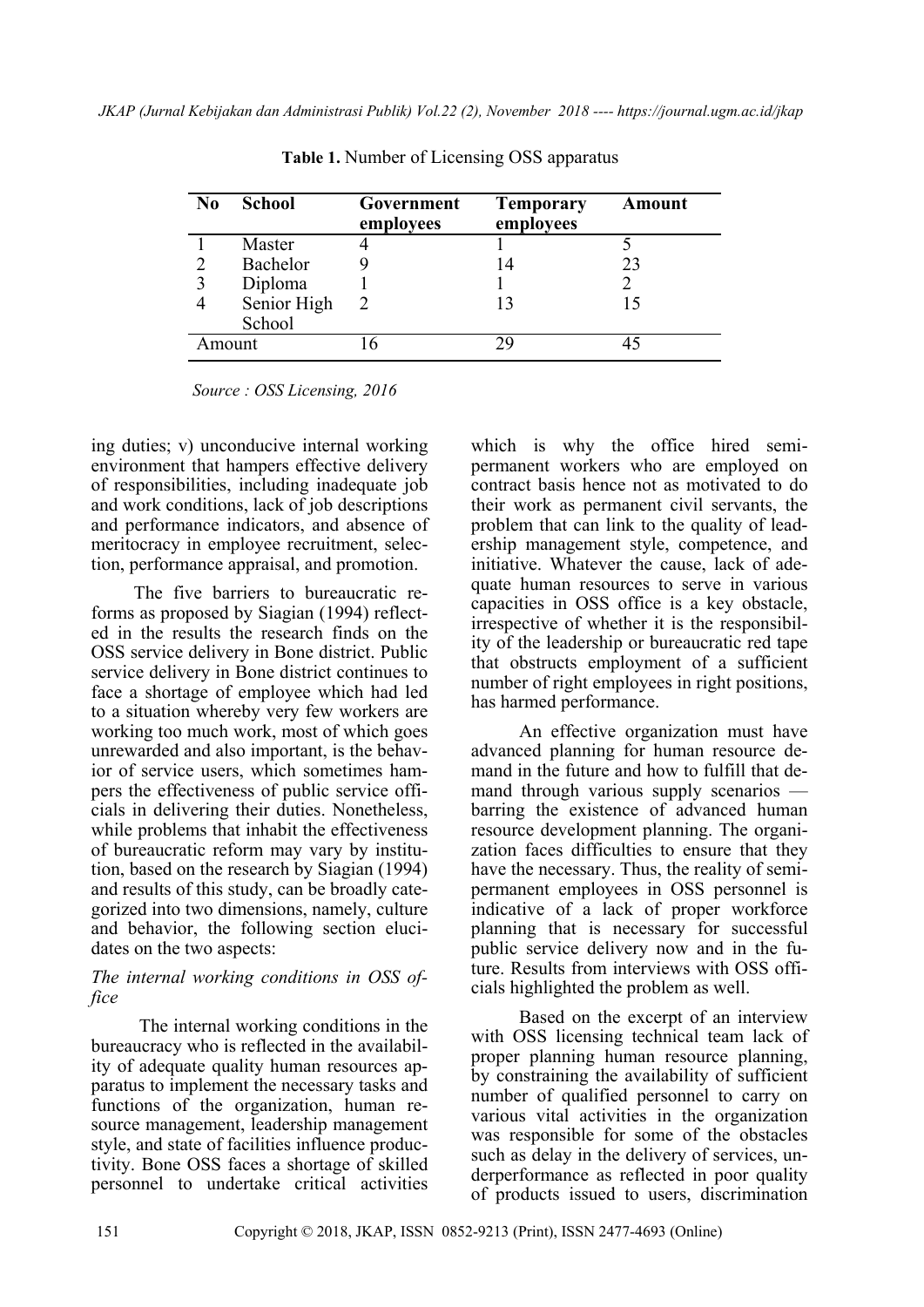that some users experienced during the service delivery process, and uncertainty of procedures. The MD technical team put succinctly in the following words:

*"Here we still face a shortage of human resources, which is why the number of temporary employees surpasses that of permanent employees. The only way to overcome a problem is to recruit new employees as well as strengthen the technical team. Achieving that will enable the organization to serve members of the public by the recommended public service delivery standards and procedures" (Interview with MD in March 2016).*

The outcome of the above interview, thus, underscores the importance of human resource planning for effective and efficient public service delivery. The lack of the same in OSS Bone service delivery has resulted into significant obstacles that have continued to affect the delivery of quality services to users, undermining the critical objective of integrating public service delivery of various functions in a single location.

### *The external environment public service users face*

Obtain a comprehensive view of the public service delivery process; this research assessed both sides of the civil service delivery process: providers (bureaucracy) and users (the general public). Based on primary data and empirical findings, the research has established that bureaucratic reform in general and those implemented in the public service delivery, face both internal and external factors, with the former attributable to elements within the public service delivery process, while the latter is associated with characteristics and behavior of users. Specifically, both internal and external environment is in part to blame for some of the pathologies that plague public service delivery among others, including, unhealthy competition among users which leads to corruption, exclusivity, and discrimination among service users perpetrated by the bureaucracy. Such condition was evident in an outcome of an interview the research team had with the MS, who is an informant that has had ample experience in processing licensing permits in OSS offices in Bone district:

*"I processed an operational license a few weeks ago, on my own, though I requested for help from one of the employees who happens to be an acquaintance of mine. I do not think there is need to mention his name, to avoid any unwarranted eventualities. I gave him some small money, understandably to supplement the income he needs for his upkeep, which I deem OK" (Interview with MS in May 2016)*

As if to underscore the reality on the ground that bribery in the delivery of licenses has become common practice, another informant who has processed licenses in OSS offices on several occasions in the past acknowledged that he prefers processing permits through intermediaries which are quicker albeit at the expense of paying higher charges.

*"I prefer handling permits processing through brokers due to quicker results. It is fine with me if I spend extra money which compensates for the faster pace that employees at OSS offices handle my applications. The advantage of using brokers is both quicker and cost-effective in terms of time and money spent compared with handling the applications on my own" (Interview with AD in May 2016)*

The results of the interviews with the two informants who have had some experienced in processing license permits with Bone district OSS offices in the past revealed that bribery is still rife and benefits both users who prefer paying additional charges that serve as other income for public service providers. It was also evident in one of the interviews friendship and having fam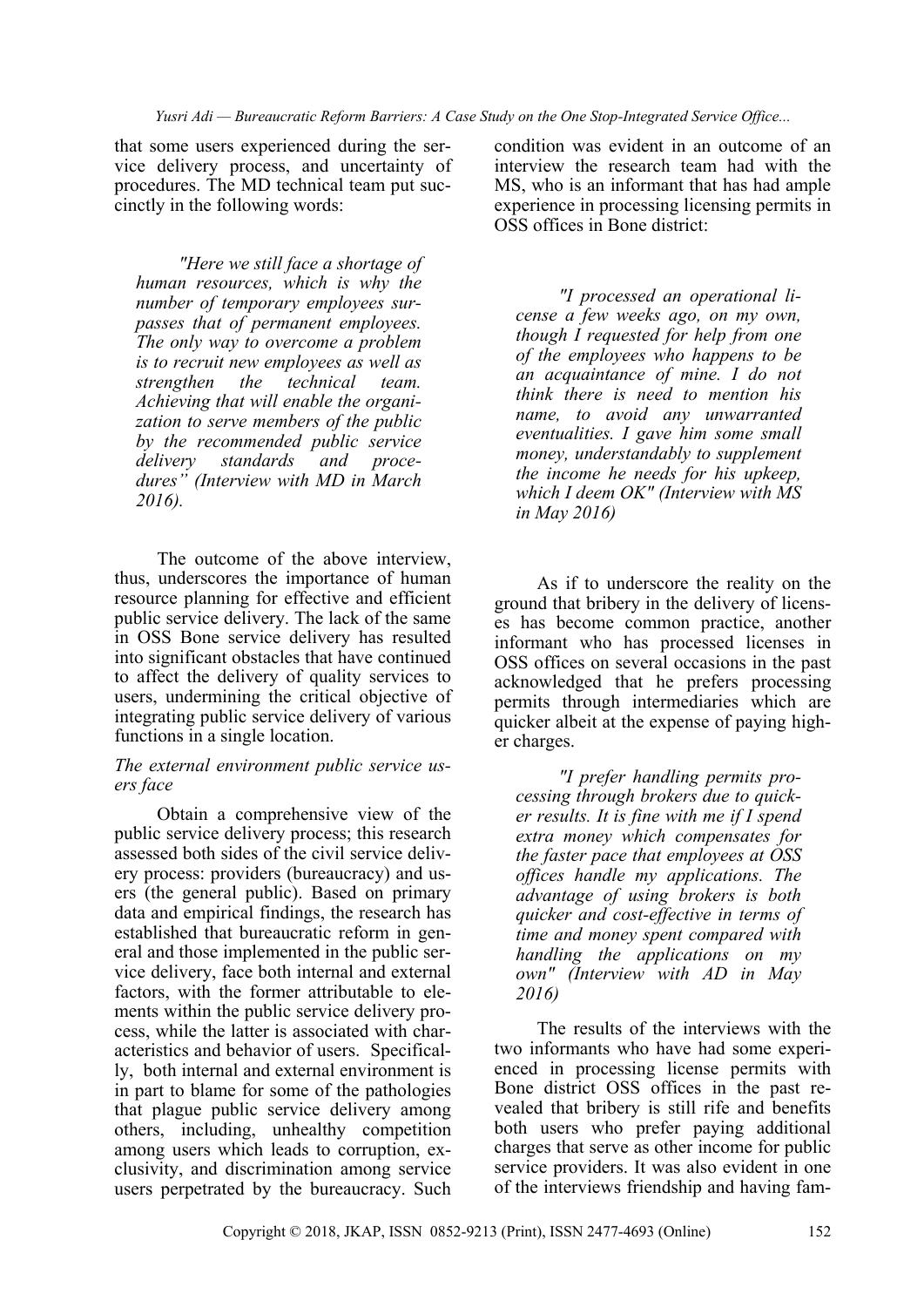*JKAP (Jurnal Kebijakan dan Administrasi Publik) Vol.22 (2), November 2018 ---- https://journal.ugm.ac.id/jkap*

ily relations with providers of enables users to enjoy more comfortable and quicker access to licensing services in Bone district. Bribery remains rife primarily due to the acceptance of extra fees by both users and providers as part and parcel of the public service delivery process. To that end, one of the ways to mitigate the chances of bribery in the delivery of public services, providers should convey all the necessary information that users need to obtain services at OSS offices. Through socialization campaigns, carried through direct and indirect means that way, all prospective users of public services will have equal opportunity to have access to services they need, reducing possibilities of nepotism, bribery, and discrimination.

## **CONCLUSION**

The objective of the study to identify obstacles facing bureaucratic reforms in Bone district, specifically in the delivery of public services through OSS office, obstacles facing bureaucratic changes can be broad categories into internal and external factors. Results of interviews with public service providers and users revealed a stark dichotomy between providers and users in the perception about the existence of lingering problem affecting the processing of operational permits. While the former underscored the persistence of various obstacles, the latter on the contrary, considers absence of the same in most cases except for incidents where the blame was put squarely on the behavior of users. That said, in general, key obstacles identified included red tape, which is strongly linked to rigid procedures that underpin public service delivery, insufficient human resources, mindset of civil servants that fails to appreciate the importance of users as the main reason for the work they do, leadership, behavior of users , discrimination among users, and corruption.

To that end, the research findings are very much in line with results of the Governance and Decentralization Survey (GDS) 2002 (Dwiyanto, 2011) that showed that the majority of service users tend to prefer to pay additional charges to quicken the pace at which they receive services. In light of that, both users and providers of public services

are to blame to lingering pathologies that continue to plague the bureaucracy, including corruption.

Persistence of discrimination in public service is a bureaucratic disease despite being at odds with the principle of impersonality in public service delivery (Weber, 2009), is another problem that continues to bedevil public service. The principal promotes the conduct of public services in a fair and nonpartisan manner.

#### **ACKNOWLEDGEMENTS**

This research received the support of the Ministry of Research, Technology, and Higher Education. Indebtedness also goes to the One-Stop Integrated Service and Investment Office for the opportunity to conduct this research from start to end.

### **REFERENCES**

- Bozeman, B., & Feeney, J. (2011). *Rules and Red Tape: A Prism for Public Administration Theory and Research*. New York: M.E. Sharpe Inc.
- Caiden, G. E. (1991). *Administrative Reform Comes of Age*. New York: W. de Gruyter.
- Denhardt, R. B., & Denhardt, J. V. (2003). *The New Public Service Serving Rather Than Steering*. New York: M.E. Sharpe
- Dwiyanto, A. (2011). *Mengembalikan Kepercayaan Publik Melalui Reformasi Birokrasi*. Jakarta: Gramedia Pustaka Utama.
- Miles, M. ., Huberman, A. ., & Saldana, J. (2014). *Qualitative Data Analysis, A Methods Sourcebook* (3rd Ed.). USA: Sage Publications.
- Robbins, P. S. (1994). *Teori Organisasi: Struktur, Desain dan Aplikasi*. Jakarta: Arcan.
- Setyati, R. and Utomo, W. (2015). Implementasi Kebijakan Penataan Ruang Terbuka Hijau Kawasan Perumahan Kota Banjarbaru. *Jurnal Kebijakan Dan Administrasi Publik*, *19*(1), 59–70.

Siagian. (2000). *Administrasi Pembangunan*.